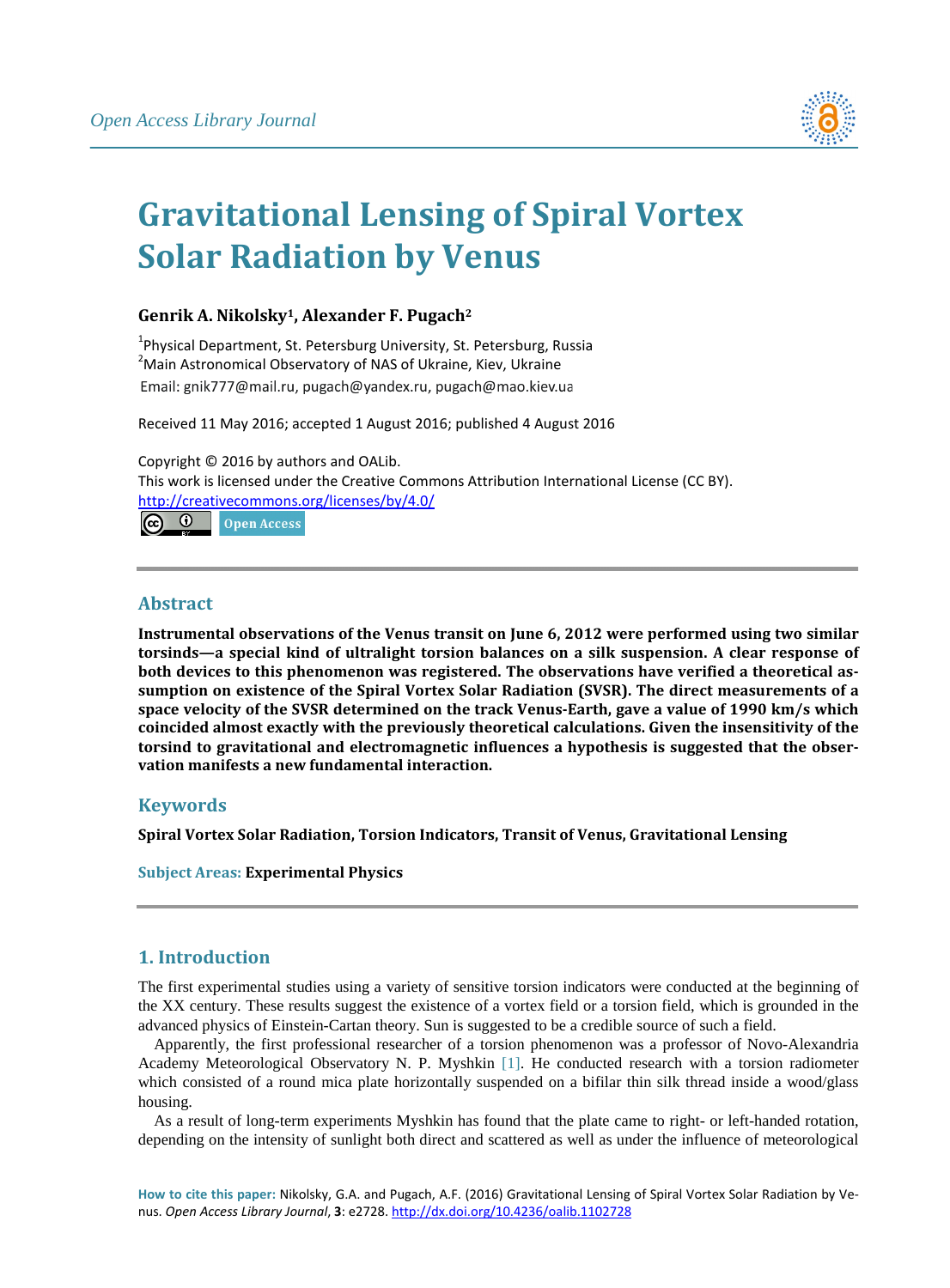and astronomical conditions and the time of day.

Based on this, professor Myshkin concluded that the origin of the rotational force has no relation neither to gravity nor magnetism. The author excluded the convective air movement inside his device as a cause of revolution of the suspended mica plate. The main conclusion of these studies was the suspicion on the existence of an unknown force field which swirls the mobile part of the radiometer to the left or the right.

The results of his work entitled "The movement of the body immersed in the flow of radiant energy" were published in [\[1\].](#page-9-0)

The scientific interest in the widespread use in astronomy of thread suspended instruments arose after the French scientist Maurice Allais discovered deviation of the swing plane of a paraconical pendulum (a kind of a Foucault pendulum on a short, rigid suspension) at the moment of a total solar eclipse 06.30.1954 [\[2\].](#page-9-1)

Around the same time, a Leningrad professor N.A. Kozyrev used another thread suspended device (the so-called asymmetrical torsion balance) for observation of certain astronomical phenomena. This sensitive instrument responds to some close irreversible processes as evaporation of acetone, flame of a candle or a gas burner, overturning a hourglass, the presence of living objects and others [\[3\]](#page-9-2) [\[4\].](#page-9-3) The Kozyrev's observations of astronomical phenomena by using a torsion balance mounted at the focus of a telescope-reflector are of particular interest. The asymmetric torsion balance seemed to be able to register the influence of certain astronomical objects, an unknown radiation of which rotating a beam of the torsion balance.

The works of the ternary mentioned scientists stimulated further research on the effects of environmental conditions on the moving parts of thread suspended instruments: Foucault's pendulums, paraconical pendulums, tiltmeters, torsion pendulums and torsion balances [\[5\]-](#page-9-4)[\[11\].](#page-9-5) A more complete set of publications on this topic can be found in [\[12\].](#page-9-6)

Thus objectively, by different researchers, at different times, by different instruments a certain radiation (field?) of the environment has been recorded which transfers a torque.

This radiation (field) causes rotation of a torsion balance arm-pointer, twisting of torsion pendulums, the deviation in the position of the suspended tiltmeters, rotation of a Foucault's pendulum and a paraconical pendulum oscillation plane.

Presumably a source of such radiation is the Sun since all reported cases of abnormal behavior of the thread suspended devices were observed during solar eclipses or at other moments of syzygy, when several celestial bodies are arranged in a straight line. Torsind is no exception. It also responds to the phenomena one way or another associated with the Sun: sunrises and sunsets, solar and lunar eclipses, transits of planets and conjunctions.

### **2. Summary of the Equipment and Methods of Observation**

A natural consequence of the thread-suspended instruments evolution was the creation of an automatic torsion balance of improved design. The so-called TORSIND (**tors**ion **ind**icator) is a disc torsion balance on a silk suspension.

A simplified scheme of Torsind is shown in **[Figure](#page-2-0) 1**. It is a disc of aluminum foil (paper is also acceptable) suspended horizontally with a filaments extracted from a cocoon of a silkworm. The movable part of the device is enclosed in a sealed glass housing. A WEB camera observes the rotation of the disc through the upper glass cover and transfers information to a computer.

The replacement of an arm-pointer in asymmetrical torsion balance by a symmetrical, very lightweight aluminum or paper disc (the material is not important) allowed to reduce the effect of air convection inside an enclosure to a negligibly small value.

Then a small mass of the disk (not more than 100 mg) provided very high sensitivity of the device. In addition, the use of monofilament from a cocoon of a silkworm gave to the device a feature not found in other torsion pendulums and balances.

The torsind's disc can slowly rotate in the same direction for a long time and thus the thread does not accumulate any reversed torque. This feature allows the device to record lengthy signals of small amplitude.

A detailed description of device is given in the papers [\[13\]](#page-9-7) [\[14\].](#page-9-8)

Two identical in construction working units of torsind (WEB\_1 and WEB\_2) were in service in an isolated tower of an idle telescope of the Main Astronomical Observatory in Kiev for 2010-2014.

The window in the laboratory room was closed and curtained with a black, opaque paper and the entrance to the room was not available to outsiders.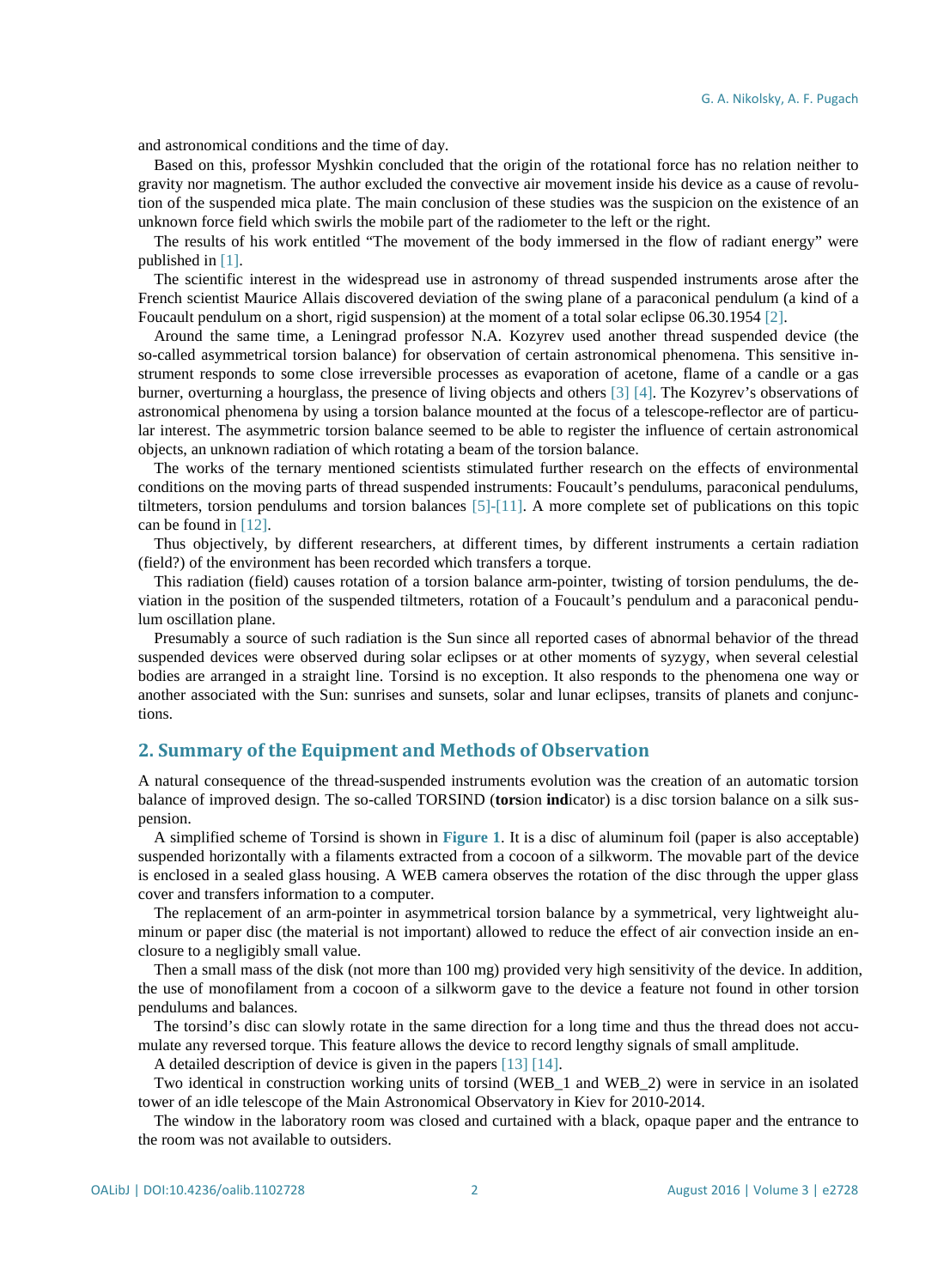<span id="page-2-0"></span>

**Figure 1.** A schematic description of the torsind.

Throughout the whole working period the both units are not subjected to alterations, changes, they remained unchanged in their positions being located within a light-tight cardboard box. Never a ray of direct sunlight has fallen on the devices. There were no other buildings around the telescope tower at a distance of 50 - 100 m and no working electrical and electromechanical devices (except the computer), vibration, noise, and other noise sources.

There was no need for the presence of an operator, since the devices operated automatically, and the results were recorded in the computer memory in one-minute intervals.

## **3. Special Torsind Features**

Our results of long-term measurements showed high reliability and efficiency of the torsind. Observations of several solar and lunar eclipses [\[11\]](#page-9-5)[-\[19\]](#page-9-9) allowed reliably to separate the basic phenomena associated with syzygy effects, apart from the background noise and fluctuations.

Herewith the three solar eclipses in 2009, 2010 and 2011 showed some common recurring features [\[11\].](#page-9-5) This happened despite the fact that all eclipses are specific and occurs in different conditions. This fact indicates that the results of the torsind measurements are free of significant errors, inaccuracies or instrument fluctuations and reliably reflect the strictly deterministic process. Our rationale for saying this is as follows.

1) A striking feature of the torsind is its ability to respond to changes in the near-Earth environment associated with the change in the balance of solar radiation coming to the Earth. This property is manifested not only at times of solar and lunar eclipses. Torsind "feels" the sunrise and sunset, clear responds to the so-called daily cycle [\[20\].](#page-10-0)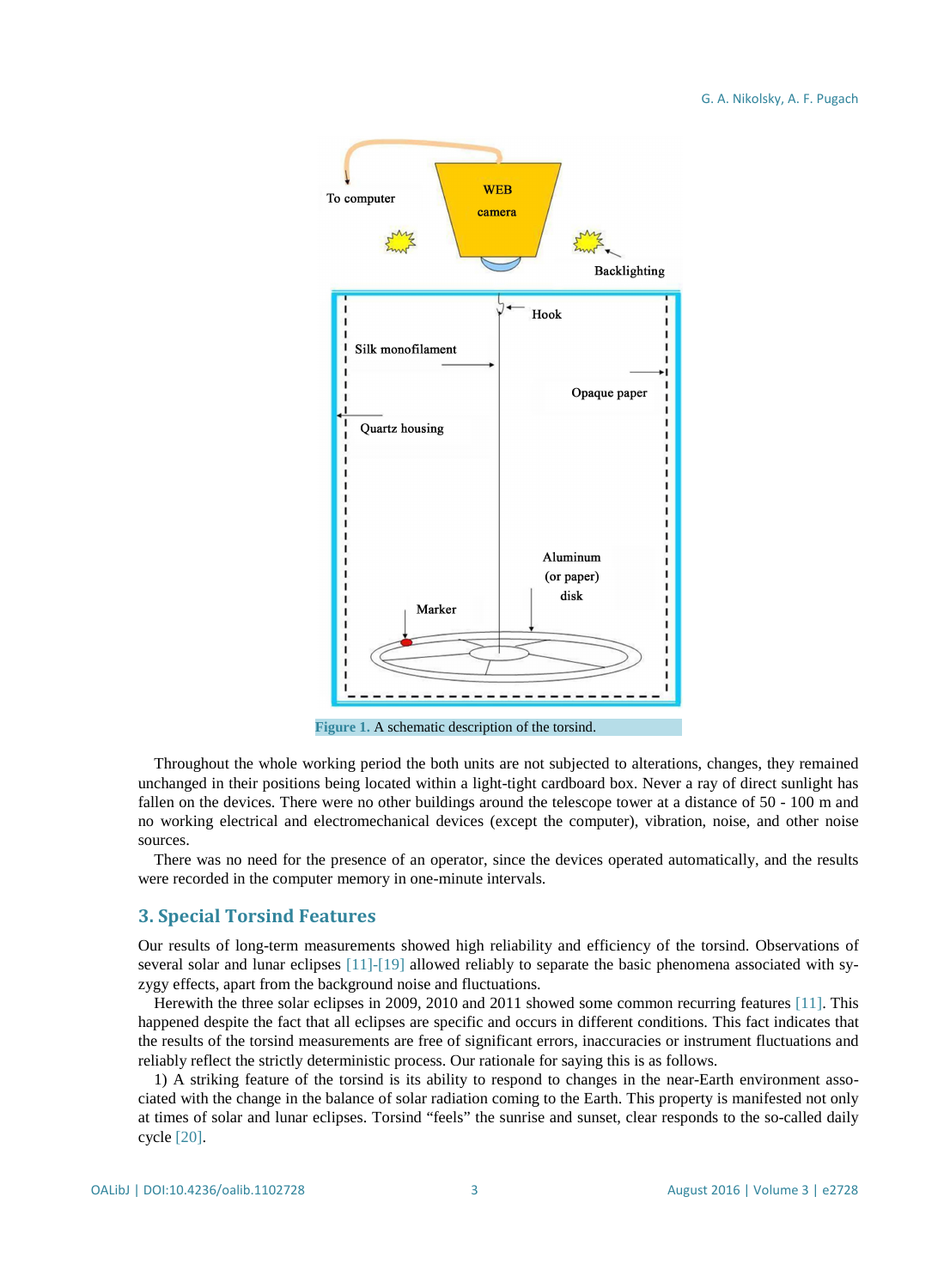2) In addition, the torsind reacts to astro-space events of non electromagnetic nature. Thus, observations of solar eclipses on 01.06.2011 and 9-10.05.2013 were carried out in a salt mine at a depth of about 40 meters. The instruments were inside a large  $(\sim 1 \text{ km}^3)$  wet monoblock of NaCl and reliably protected from any external electromagnetic influences, except for the hard cosmic rays. Nevertheless, the devices clearly reacted to eclipses [\[11\]](#page-9-5) [\[19\].](#page-9-9) And their responses correlated with the reaction of the Foucault pendulum installed in the same place, and a paraconical pendulum mounted on the surface of the Earth.

This fact confirms the objectivity, accuracy and reliability of the torsind measurements.

3) Changes in gravitational potential does not affect the torsind readings. It is shown in [\[13\]](#page-9-7) [\[20\].](#page-10-0)

4) Due to its high sensitivity the torsind was able to register a previously unknown in science phenomenon spikes. Spikes are bursts of a not specified space radiation, which contains a torque.

This radiation causes the torsind disk to rotate. During a spike the torsind disk can do 3, 5, 10, 20, 30 or more consecutive rotations in one direction or another. The spikes are recorded over the past 5 years, with the spikes frequency and the average amplitude increasing [\[20\]](#page-10-0) [\[21\].](#page-10-1)

This increase agrees qualitatively with the simultaneous growth in solar activity. This fact also confirms the assumption that origin of the radiation which forces the torsind's disc to rotate, is associated with the Sun.

Thus, the device above described responds to the highly penetrating non-electromagnetic, non-gravitational radiation in nature, presumably associated with the Sun which comprises a torque spinning the mechanical system.

The brief above description of the torsind features is necessary for an adequate perception and understanding of some Venus observations presented below.

## **4. Torsind Observations of Venus**

The following briefly describes the torsind reaction to the Moon-Venus conjunction on May 16, 2010 (when the two celestial objects had the same right ascension), and the transit of Venus on 5-6 June, 2012.

1) Conjunction with the moon

The observations were made during the three days (15, 16 and 17 of May). Three devices were involved in the observation process: two torsinds (WEB\_1 and WEB\_2), and an asymmetric beam torsion balance with a continuous results recording through a TV-camera (KV-TV).

<span id="page-3-0"></span>The last unit was located in the neighboring building at a distance of about 150 m from the torsinds. Nobody came into the room, where there were instruments, throughout the period of the measurement. The result of the observations is shown in **[Figure](#page-3-0) 2**. The three waves are imposed upon a descending trend, with maximum of the middle wave coinciding with the calculated moment of the conjunction. The vertical arrow indicates the moment of the Venus-Moon conjunction in right ascension. All three devices showed a similar picture. A significant response of the instruments started by 7 h 32 m before the conjunction and ended 4 h 56 m after.



**Figure 2.** Venus/Moon conjunction on 16/05/2010.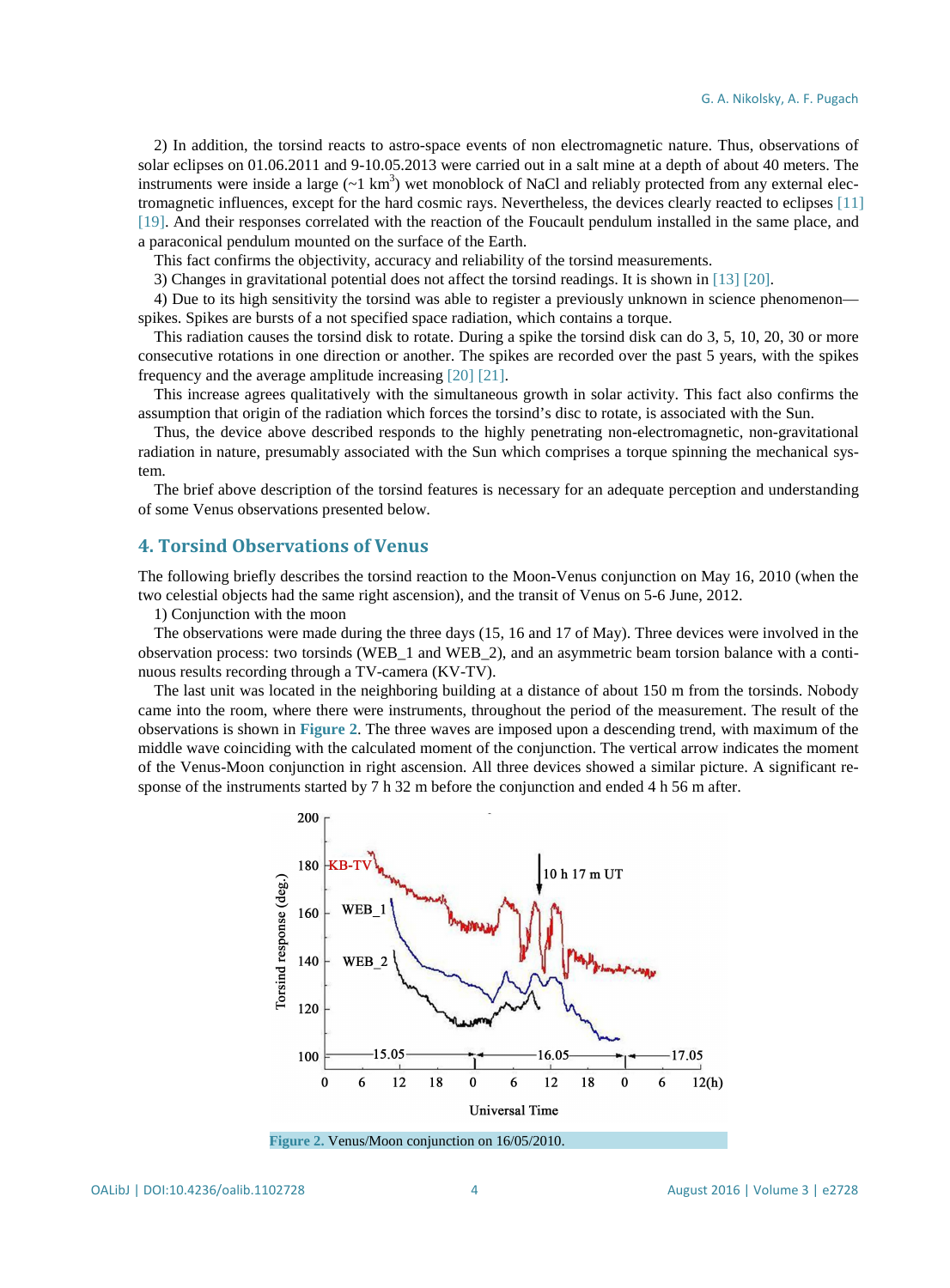It is noteworthy that the correlation coefficient between the curves WEB\_1 and KV-TV was quite high and amounted to 0.872. This suggests unquestionable reliability of the result obtained.

2) Transit of Venus across the Sun's disc

Venus is the inner planet of the solar system. So sometimes this planet may stay on a line connecting the centers of the Sun and the Earth. At such moments, we are witnessing a phenomenon called "a transit".

The observations were made during 5, 6 and 7 of June with the devices WEB\_2 and WEB\_3. The apparent path of the planet across the solar disk and the transit circumstances are shown in **[Figure](#page-4-0) 3**. The result of three days observations, which began one day before the transit, and terminated the next day after the end of the phenomenon, is shown in **[Figure 4](#page-4-1)**. On 5th of June devices were registering only downward trend while the most significant reaction appeared in the morning of June 6. The beginning of the phenomenon (the first contact—I) and its completion (the last contact—IV) are indicated by dashed vertical lines. Both the devices showed a clear, mutually correlated response to the transit. Initially both the discs rotated clockwise, and then did in the opposite direction.

<span id="page-4-0"></span>

<span id="page-4-1"></span>**Figure 4.** Venus transit on 5-6th of June, 2012.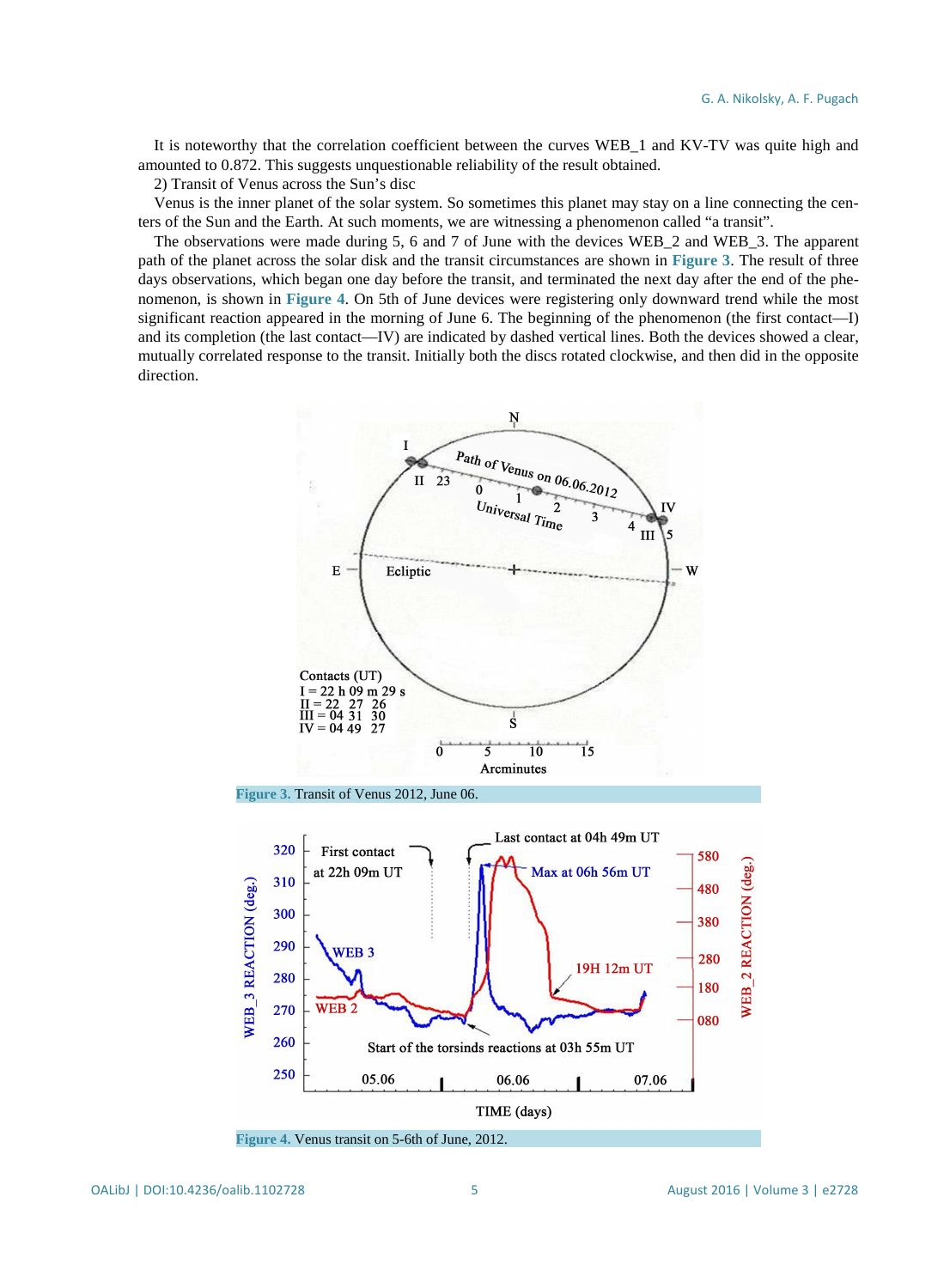It is important that most of the time, while the projection of Venus crossed the sun's disk, there was no significant reaction of both instruments except for small fluctuations. After only 5 h 46 m behind the first contact both the devices began to increase their readings simultaneously. However, the reaction each of them was quite specific, as can be seen from the **[Figure](#page-4-1) 4**. Obviously, that the reaction time, amplitude and arrival times of the maximum were different for each graph.

Thus, important results of these observations were that, firstly, both the devices similarly reacted on astronomical phenomenon and, secondly, that the reaction of both torsinds lagged behind the real events by nearly 6 hours.

We assume that the effect shown in **[Figure](#page-4-0) 3** was due to the deflection of the SVR flow in the gravitational field of Venus. The theory does not limit this effect.

A simplified diagram of the effect is shown in **[Figure 5](#page-5-0)**.

This is a very simplified diagram. No complete analogy with an optical focusing effect exists. Firstly, there is no the focus point. Secondly, the trajectories of individual spirino are not straight lines.

Third, the gravitational field of Venus bends a spirino trajectory in another manner as an optical lens changes a direction of photons movement. **[Figure](#page-4-1) 4** shows only that the gravitational field of Venus can, under certain conditions, increase the flux of the SVSR near the Earth. It is possible that the torsind registers this effect.

## **5. Discussion and Analysis**

## **5.1. Properties of the Spiral Vortex Solar Radiation**

For the reasons stated in Section 3 it is hardly possible to interpret the result of these observations, being based on the orthodox doctrine of the four fundamental interactions. We need a fresh look at things. A radically new understanding of the facts can be helped with a radical departure from conventional practice.

One of new hypotheses has been proposed by the co-author of this work (N.G.A) and its essence is as follows. The hypothesis is based on the postulate that all irreversible processes in nature generate a spiral vortex field. Similarly, as photons are carriers of electromagnetic field, the carriers of the spiral vortex field are hypothetical *spirino* particles. The mass of a spirino is  $1.2 \times 10^{-29}$  g, the charge is zero, and the spin is  $\pm 1$ . A stream of the spirino produces the spiral vortex radiation (SVR).

It is known that the main irreversible process throughout the Solar System is the fusion process of nucleosynthesis in the Sun's core. On this basis, it is concluded that the main source of spirino and SVR is the Sun. The spiral vortex solar radiation can occur on the surface of the Sun (background threads such as rain), in the sunspots in the form of collimated and coherent streams, as well as in chromospheric spicules.

For this reason, power characteristics of Sun's SVR from different sources differ significantly from each other and the energy spectrum is very wide. The propagation velocity of the Sun's SVR depends on the density of the space and the mass of the interplanetary substance being overcome on the SVSR path. Importantly, the SVR of the Sun carries a torque and is capable to transmit an angular momentum while interacting with a substance.

The above characteristics of spirino and SVR of the Sun are published in some theoretical works of Nikolsky *et al.* [\[22\]](#page-10-2)[-\[26\],](#page-10-3) to which an interested reader is referred.

#### **5.2. Observational Confirmations for the SVRS Hypothesis**

<span id="page-5-0"></span>1) The most significant experimental confirmation of the plausibility of the SVR hypothesis is that the observation of the 06.06.2012 Venus transit allowed us to determine the velocity of the SVSR.

#### Gravitation Lensing of the Sun's SVR by Venus



**Figure 5.** Gravitation lensing of the Sun's SVR by Venus.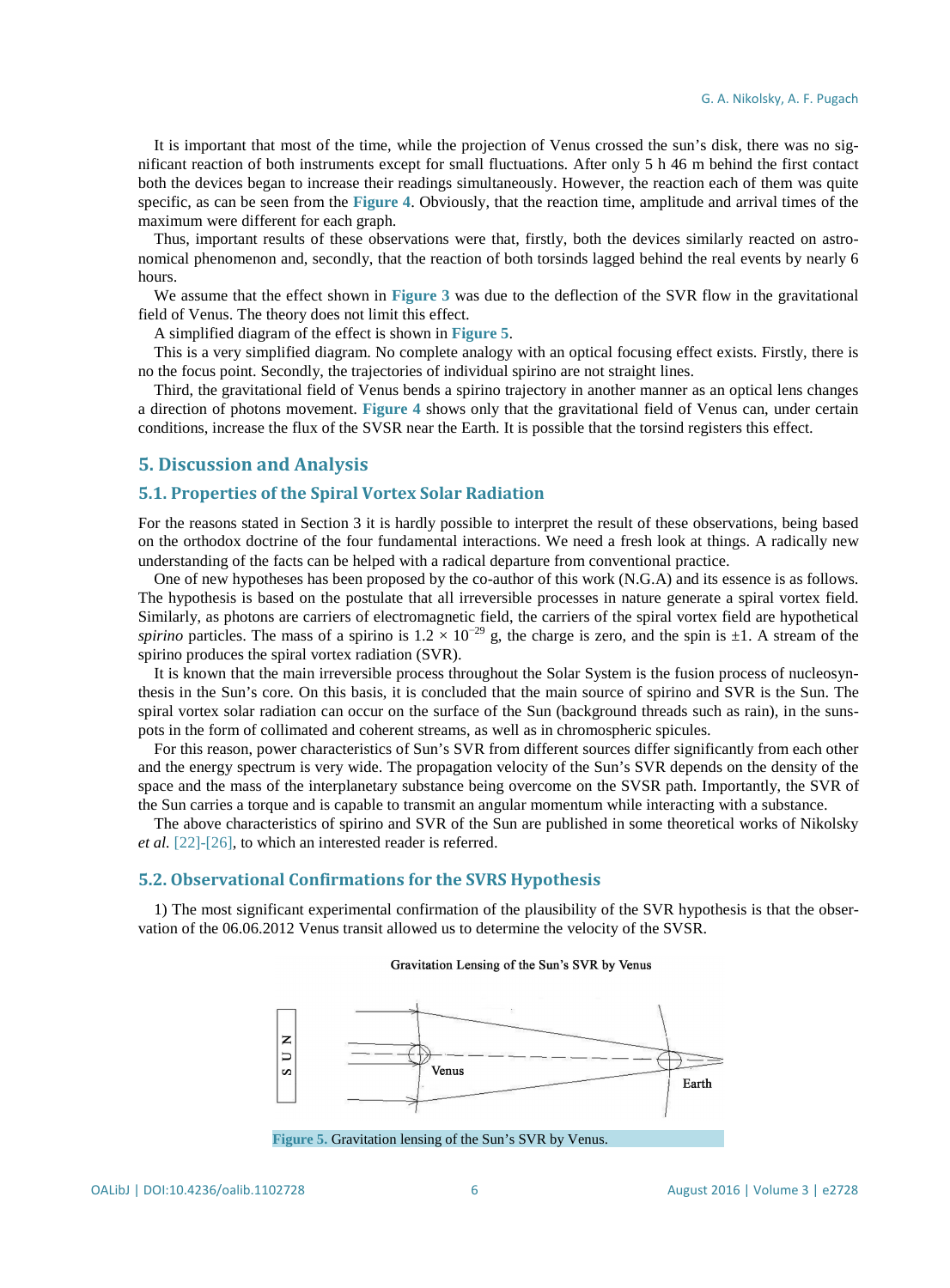Earlier, Nikolsky presented a theoretical calculation of the spirino speed at different distances from the solar nucleus to the Earth [\[27\].](#page-10-4) According to the theory the spirino speed in the solar core centre is close to the speed of light; in solar spicules it is close to 3000 km/s, and at the outer border of the Sun-Earth radius it falls to the value of about 1000 km/s.

The first experimental determination of the spirino speed was made by Nikolsky in 2007. He used data from the literature [\[28\]](#page-10-5) referring to the change in weights of the certain minerals samples in the days of high solar activity, 6-7 October 1993. A comparison between the time of passage of the active regions through the solar meridian and moments of change in weight of these minerals, give the SVR speed of 1740 km/s [\[23\].](#page-10-6)

Now, a more accurate value of the speed can be obtained from our torsind observations of the Venus transit.

It was noted above that the signals being registered by the torsinds were delayed relative to the moment of the first contact by 5 h 46 m. If we assume that this delay was caused by the finite propagation speed of the SVSR signal from Venus to Earth, given the interplanetary distance 41.4 million km at the time of the transit yields that the SVR speed in the segment Venus-Earth amounted to

#### $V_{\rm vvp} = 1990 \, \text{km/s}$

Thus, three different methods of determining of the SVR speed: theoretical (3000 km/s up to 1000 km/s); by geological samples (1740 km/s); and from the delay of the torsind reaction (1990 km/s) showed a reasonable concurrency. This coherency of the results reinforces the credibility of the SVR hypothesis under consideration.

2) The three-hour series of periodic oscillations of relatively small amplitude (from 0 to about 25 degrees) with a period of about 3 minutes was recorded on December 25, 2012. This episode is graphically shown in **[Figure](#page-6-0) 6**.

It is noteworthy that for 4.5 hours before the appearance of the periodic oscillations and for 5 hours after their termination the torsind behaved very calmly. At this time, the device registered small fluctuations with an average amplitude of 3 - 5 degrees only.

A rigorous mathematical analysis of these observations showed that as the amplitude of the oscillations decreases, their frequency increased almost monotonically from 0.005379 Hz to a value of 0.005939 Hz, which corresponds to a decrease in the period from 185.91s to 168.38s [\[29\].](#page-10-7)

This event can be explained as an appearance of a single pulse of the SVR with a characteristic magnetoacoustic modulation. The theory predicts the emergence of such solitons. In this case standing waves with periods 300 s and 180 s are more likely to occur as compared with the oscillations of other periods. On 24-25 of December, 2012 the active region AO 1635 with a pronounced structural anomaly in the form of a compact group of several bright flames closely surrounding two main spots of the active region passed through the central meridian of the solar disk (see **[Figure](#page-7-0) 7**).

<span id="page-6-0"></span>This figure shows the visible hemisphere of the Sun on the date of 25.12.2012. Here, a compact group of the spots is visible near the meridian, designated as the active region AR 1635. On other Sun images in different wavelengths a dense group of bright faculae is visible on this position. We believe that appearance of the three-



**Figure 6.** Periodic oscillations on 25.12.2012.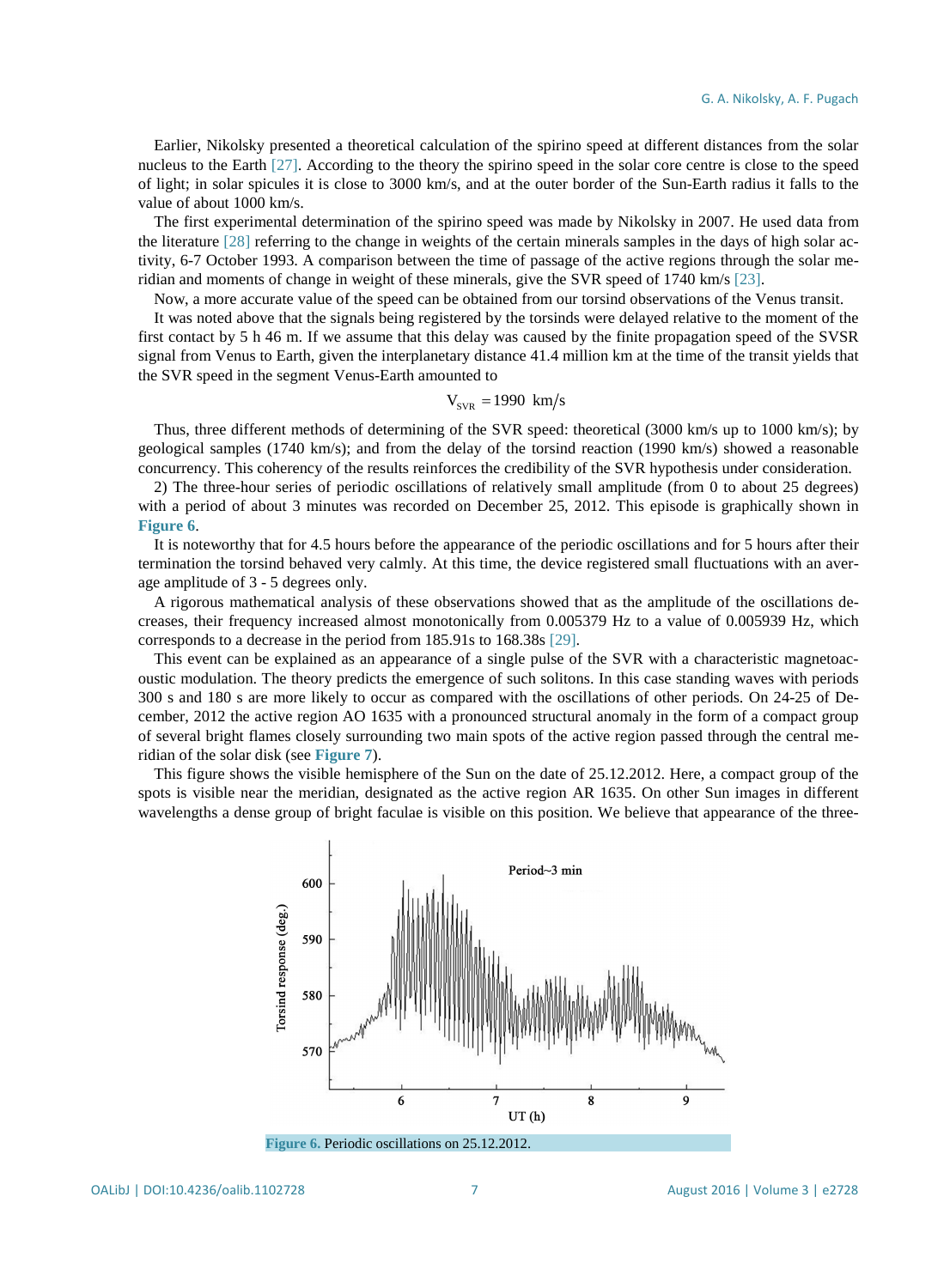<span id="page-7-0"></span>

**Figure 7.** The location of the sunspots group 1635 relative to the solar meridian (in red) on the date of observation.

minute oscillations (**[Figure 6](#page-6-0)**) was caused by the passage of the group AR 1635 through the solar meridian. Here are our arguments.

The active region AR 1635 crossed the Sun's meridian around noon on  $24<sup>th</sup>$  of December. The brightest spot in this group (the West) crossed the solar meridian at about 13.5 h (UT) on  $24<sup>th</sup>$  of December. Whilst our unit has registered the maximum of the three-minute oscillations at about 06.0 h UT on December 25.

It takes approximately 16.5 hours between these two events. Taking the distance to the Sun near perihelion equal to  $147.1 \times 10^6$  km, it is possible to determine the interaction transmission velocity from the star to the planet, which is equal to

$$
V_{Sun} = 2470 \text{ km/s}
$$

This value is slightly higher than the value  $V_{SVR}$  previously defined. The reason for this excess has a simple explanation. As previously indicated, the SVR speed along the Sun-Earth radius varies and is not the same. Near the Sun the speed is higher than in the vicinity of Venus or the Earth. That is why the average SVR speed on the Sun-Earth radius was slightly higher than in the neighborhood of Venus-Earth.

Thus, it is possible to draw 3 conclusions from the considerations mentioned above.

A) Two events—the transit of the region AR 1635 across the solar meridian and the appearance of the 3 minute oscillations are likely causally related.

B) An additional confirmation was received that the SVR speed in the Earth-Venus sector is really close to the value of about 2000 km/s.

C) Excess of  $V_{Sun}$  over  $V_{SVR}$  proves the correctness of the theoretical conclusions that SVR speed in the interplanetary space is not constant and decreases along the Sun-Earth radius.

Taken together, these findings strongly favor the hypothesis on existence of the vortex solar spirino.

3) Spirino mass is 73 times less than the mass of the electron. The fact that spirino has a mass at rest confirms its origin in the course of disintegration processes in the region of nucleosynthesis within the Sun's core.

4) Since the spirinoes can be generated in different layers of the solar photosphere and chromosphere, they have different energies, *i.e*. solar vortex radiation flux has a wide energy spectrum. This fact is indirectly confirmed by our observations that torsinds with different response functions (in other words—with different "spectral" sensitivity) may respond differently to the same event.

For example, the similar, but not identical torsinds WEB-2 and WEB-3 showed a similar, but not identical reaction during the Venus transit (see **[Figure](#page-4-0) 3**).

5) Spirino has no an electric charge, as indicated by the theory, and this feature provides them with a high penetrating power.

During the underground observations of the solar eclipse on 01.06.2011 we saw that the torsind reliably registered SVR flow of the Sun, being in the thick of minerals at a depth of 40 m. In addition, this fact is also an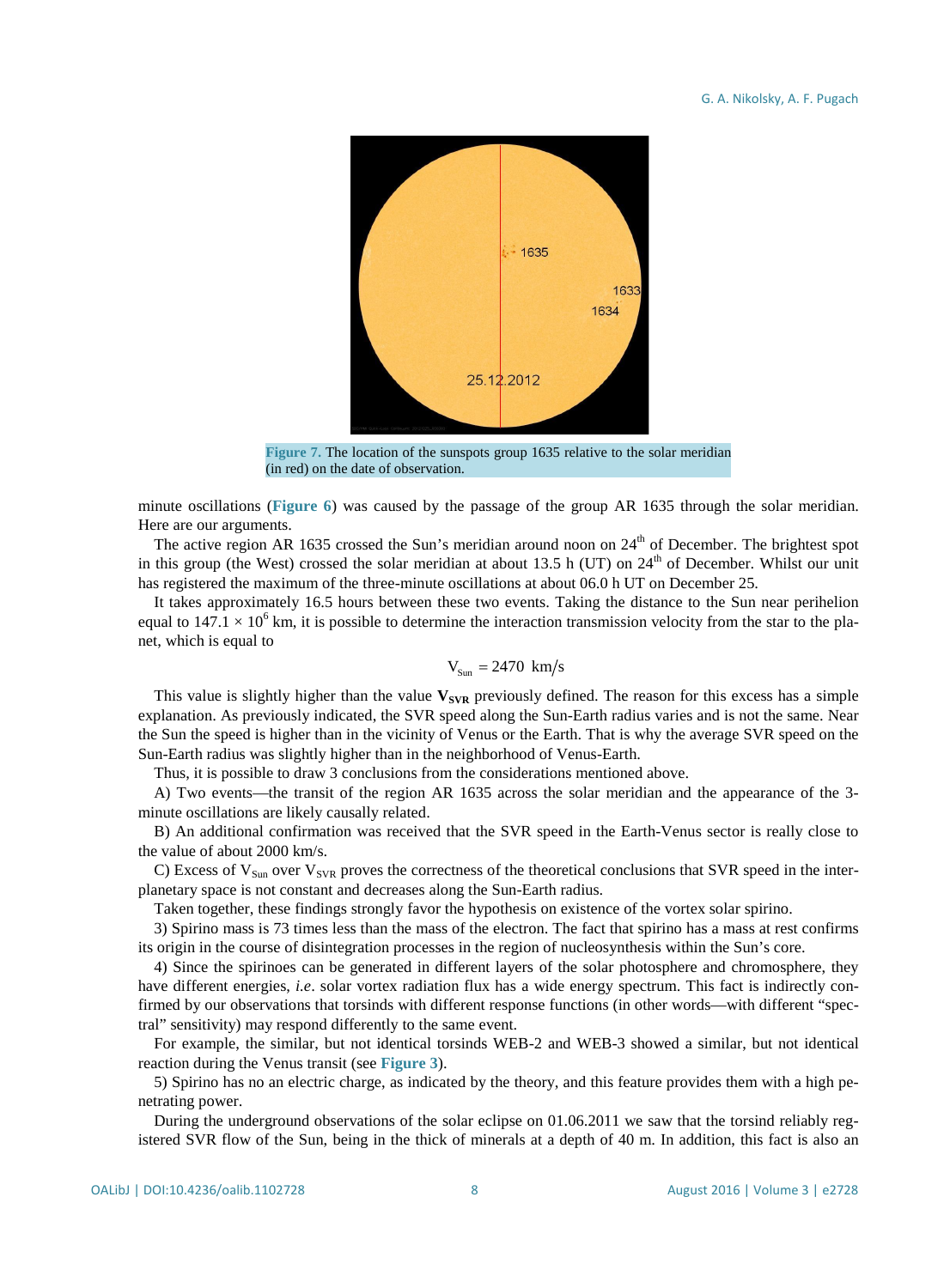additional argument that the torsind responded precisely to the solar spirino, because its reaction was usually noted at the moment of the Solar event.

6) And finally, the most important thing. Flow of the SVSR forces the torsind's disc to rotate. This fact is recorded almost continuously for many years, and it can neither be denied nor refuted. Under the action of the SVSR the disc of the device rotates in one or other direction, indicating the presence of the vortex or torsional component in the Sun's radiation and in addition this component changes sign, since the rotation may occur in opposite directions as can be seen in numerous examples.

During the Venus transit the torsind's behavior can be explained as follows. As an example, we may consider the reaction of the device WEB\_2, shown in **[Figure 3](#page-4-0)**. Before starting of the phenomenon the WEB\_2 readings were in the range of 080-180 degrees. This is a certain background value, which corresponds to the quasi-equilibrium state of right-handed and left-handed spirinoes in the solar radiation.

Once Venus appeared over the disc of the Sun, then the lensing mechanism has started to work, and rightspirino flux density increased in the Earth's direction. Since a pre-existing equilibrium has been broken the torsind WEB\_2 responded to this event by turning the disc clockwise to the value of 540 degrees. After the transit has terminated and the lensing process ended off, the flux density of right-handed spirino decreased to the quasiequilibrium state. Therefore, after the end of the transit the instrument readings back exactly to this quasi-equilibrium level of 080-180 degrees, and remained so for another day. That is, the lensing effect was reflected in the fact that the flow density of a right-handed spirinoes has increased in the vicinity of Earth. Therefore, we can assume that the spirino stream coming from the northern hemisphere of the Sun contains more just a righthanded spirinoes.

This assumption is quite amenable to an experimental verification in the future. To do this, it is need to observe a transit of Venus or other celestial body from one hemisphere of the Sun to another one through the solar equator. According to our assumptions, at this time the polarity of the spirino flow should change.

### **6. Conclusions**

The Venus transit study using the torsind allowed us to tie in a narrow knot a set of facts which help to understand the rotation reason of the torsind's disk. These facts indicate the presence of previously unexplored space radiation component of non-electromagnetic nature, which carries a torque. This torque, previously titled *T-momentum* [\[20\],](#page-10-0) may be perceived by mechanical systems.

We have suggested that all irreversible processes are accompanied by generation of SVR. Since the main focus of irreversible processes in the solar system is the solar core where various nucleosynthesis reactions take place, the Sun is the main generator of SVR in the surrounding space.

Indirectly, this conclusion is confirmed by the fact that all astronomical phenomena to which the torsind responds are anyway associated with the Sun: sunrises and sunsets, solar and lunar eclipses, transits of planets and conjunctions.

The Venus transit on 06.06.2012 showed that solar spirino interacts with the gravitational field of the planet, and is deviated by them. As a result, such focused SVR flux entering the Earth varies. This change is recorded by the torsind.

If this is the case, then the other celestial bodies could cause the lensing effect when crossing the solar disk as seen from the Earth. Then this assumption is amenable to direct verification by torsind observations at the moments of transit or very close conjunctions. In particular, 08.11.2006 we observed a transit of Mercury across the solar disk using a conventional (arrow) torsion balance. Faint but clear positive effect was observed [\[17\].](#page-9-10)

We assume that SVSR may be an observable manifestation of a new fundamental interaction. The basis for this assumption is the fact that the torsind used is not sensitive to changes in electromagnetic field. It was established during the underground observations of solar eclipses [\[11\]](#page-9-5) [\[19\].](#page-9-9) Moreover, the torsind is not sensitive to changes in gravitational potential by definition. The design of such a balance makes it insensitive to variations in gravitational potential and ensures that it is unaffected by gravitational (tidal) influences from any direction. If it were not so, then the torsind should have been able to register a tidal wave from the Moon with the period of 12.3 hours [\[13\].](#page-9-7) This phenomenon was not observed, however.

These facts give us reason to believe that the Solar Vortex Radiation from the Sun can be an observable manifestation of a new fundamental interaction.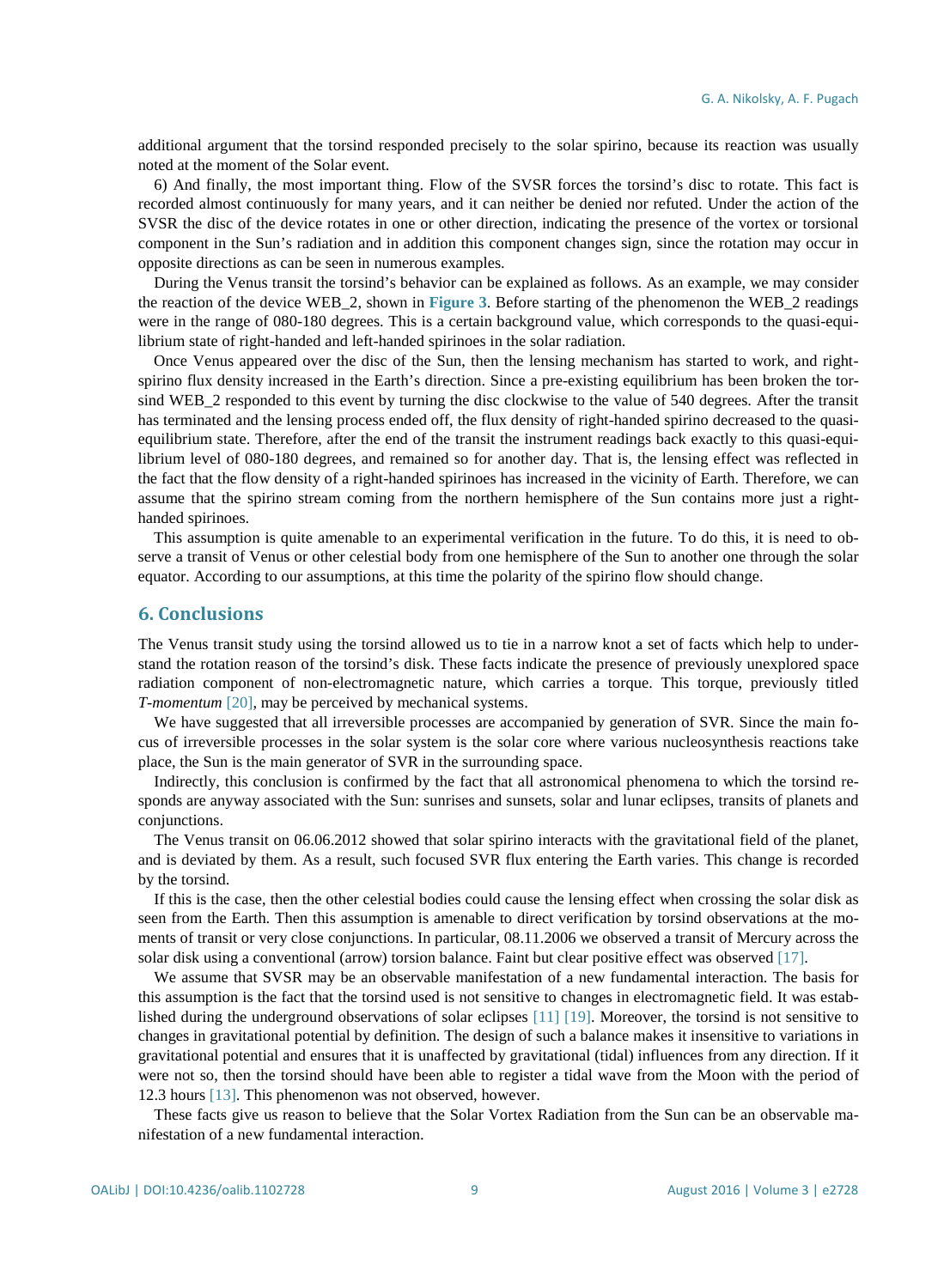## **Competing Interests**

Authors have declared that no competing interests exist.

## **Authors' Contributions**

The first author proposed the concept of SVSR, suggested the possibility of gravitational lensing and calculated a theoretical application. The second author manufactured the equipment, performed the observations and prepared the manuscript. The analysis and the conclusions were obtained together. All authors read and approved the final manuscript.

## **References**

- <span id="page-9-0"></span>[1] Myshkin, N.P. (1906) Movement of a Body Located in the Flow of Radiant Energy. *Russian Journal of Physical and Chemical Society*, **3**, 151-184. (In Russian)
- <span id="page-9-1"></span>[2] Allais, M.F.C. (1957) Movements of the Paraconical Pendulum and the Total Solar Eclipse of 30 June 1954. *Proceedings of the French Academy of Sciences*, Paris, 245.
- <span id="page-9-2"></span>[3] Kozyrev, N.A. (1991) Selected Works. Publ. Leningrad State University. (In Russian)
- <span id="page-9-3"></span>[4] Kozyrev, N.A. (1977) Astronomical Observations by Means of Physical Properties of Time. *Proceedings of the Symposium, Dedicated to the Opening of the* 2.6 *m Telescope of the Byurakan Astrophysical Observatory*, AN ArmSSR, Yerevan, 5-8 October 1976. (In Russian)
- <span id="page-9-4"></span>[5] Savrov, L.A. (2009) Improved Determination of Variation of Rate of Rotation of Oscillation Plane of a Paraconic Pendulum during the Solar Eclipse in Mexico on July 11, 1991. *Measurement Techniques*, **52**, 339-343. <http://dx.doi.org/10.1007/s11018-009-9291-6>
- [6] Savrov, L.A. (1997) Experiment with Paraconic Pendulums during the November 3, 1994 Solar Eclipse in Brazil. *Measurement Techniques*, **40**, 511-516[. http://dx.doi.org/10.1007/BF02504372](http://dx.doi.org/10.1007/BF02504372)
- [7] Luo, J., Li, J.G., Zhang, X.R., Liakhovets, V.V., Lomonosov, M. and Ragyn, A. (1991) Observation of 1990 Solar Eclipse by a Torsion Pendulum. *Physical Review D*, **44**, 2611-2613. <http://dx.doi.org/10.1103/PhysRevD.44.2611>
- [8] Kuusela, T. (1991) Effect of the Solar Eclipse on the Period of a Torsion Pendulum. *Physical Review D*, **43**, 2041- 2043[. http://dx.doi.org/10.1103/PhysRevD.43.2041](http://dx.doi.org/10.1103/PhysRevD.43.2041)
- [9] Kuusela, T. (1992) New Measurements with a Torsion Pendulum during the Solar Eclipse. *General Relativity and Gravitation*, **4**, 543-550[. http://dx.doi.org/10.1007/BF00760136](http://dx.doi.org/10.1007/BF00760136)
- [10] Saxl, E.J. and Allen, M. (1971) 1970 Solar Eclipse as "Seen" by a Torsion Pendulum. *Physical Review D*, **3**, 823-825. <http://dx.doi.org/10.1103/PhysRevD.3.823>
- <span id="page-9-5"></span>[11] Olenici, D. and Pugach, A.F. (2012) Precise Underground Observations of the Partial Solar Eclipse of 1 June 2011 Using a Foucault Pendulum and a Very Light Torsion Balance. *International Journal of Astronomy and Astrophysics*, **2**, 204-209[. http://dx.doi.org/10.4236/ijaa.2012.24026](http://dx.doi.org/10.4236/ijaa.2012.24026)
- <span id="page-9-6"></span>[12] Pugach, A.F. (2011) Should the Laws of Gravitation Be Reconsidered? Apeiron, Montreal.
- <span id="page-9-7"></span>[13] Pugach, A.F. (2013) The Torsind—A Device Based on a New Principle for Non-Conventional Astronomical Observations. *International Journal of Astronomy and Astrophysics*, **3**, 33-38.<http://dx.doi.org/10.4236/ijaa.2013.32A006>
- <span id="page-9-8"></span>[14] Pugach, A.F. (2014) Torsind Is the Device of the New Physics. *International Journal of Unconventional Science*, **2**, 6-13 (In Russian)
- [15] Pugach, A.F., Shatokhina, S.V., Lazorenko, P.F., Karbovsky, V.L., Medvedsky, M.M., Lazorenko, G.A., *et al*. (2008) The First Experience of Solar Eclipse Observations with a Miniature Torsion Balance. *Kinematics and Physics of Celestial Bodies*, **24**, 253-258. <http://dx.doi.org/10.3103/S088459130805005X>
- [16] Goodey, T.J., Pugach, A.F. and Olenici, D. (2010) Correlated Anomalous Effects Observed during the August 1st 2008 Solar Eclipse. *Journal of Advanced Research in Physics*, **1**, 021007.
- <span id="page-9-10"></span>[17] Pugach, A.F. (2009) Observations of the Astronomical Phenomena by Torsion Balance. Physics of Consciousness and Life. *Cosmology and Astrophysics*, **9**, 30-51.
- [18] Pugach, A.F. and Olenici, D. (2012) Observations of Correlated Behavior of Two Light Torsion Balances and a Paraconical Pendulum in Separate Locations during the Solar Eclipse of January 26th, 2009. *Advances in Astronomy*, **2012**, Article ID: 263818. <http://dx.doi.org/10.1155/2012/263818>
- <span id="page-9-9"></span>[19] Olenici, D., Pugach, A.F., Cosovanu, I., Lesanu, C., Deloly, J.-B., Vorobyov, D., *et al*. (2014) Syzygy Effects Studies Performed Simultaneously with Foucault Pendulums and Torsinds during the Solar Eclipses of 13 November 2012 and 10 May 2013. *International Journal of Astronomy and Astrophysics*, **4**, 39-53.